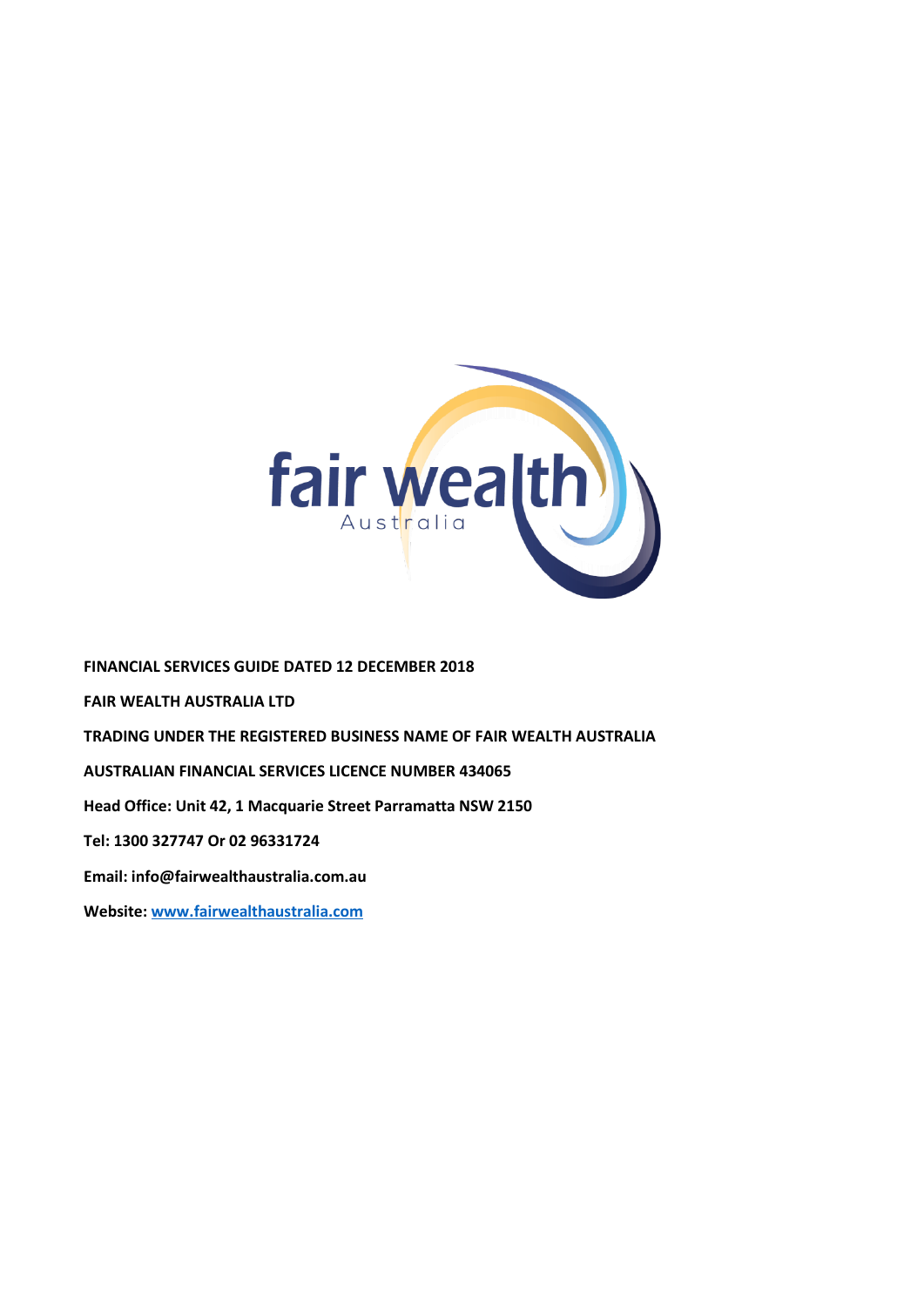# **The Financial Services Guide (FSG)**

This Financial Services Guide ("FSG") is intended to inform you of certain basic matters relating to our relationship, prior to us providing you with a financial ser vice. This FSG contains important information about:

- Who we are (Background);
- How we can be contacted (See front cover) ;
- What services we are authorised to provide to you (See below under "AUTHORISED SERVICES");
- how we (and any other relevant parties) are remunerated (See page 4, under "REPRESENTATIVES, REMUNERATION AND CONFLICTS OF INTEREST");
- details of any potential conflicts of interest (under "REPRESENTATIVES, REMUNERATION AND CONFLICTS OF INTEREST"); and
- details of our internal and external dispute resolution procedures, along with how you can access them.

It's designed to assist you in deciding whether or not to use any of the services offered in the FSG and also contains information about remuneration paid in relation to the services offered together with information on what to do if you have a complaint about our services.

Our aim is to make you feel totally at ease with the services we offer. In doing so we are providing you with this easy--to--understand FSG, designed to help you understand the financial services we are able to provide and also to answer frequently asked questions. If you would like more information or clarification, please don't hesitate to contact your adviser.

If we give you personal financial advice we will provide you with a Statement of Advice. To make sure that advice is appropriate to you we must make reasonable enquiries about your current financial situation and future needs.

In the Statement of Advice, we will tell you about:

- our fees and commissions
- any associations we have with Financial Product Issuers or other parties which may have influenced the advice we give you.

If we provide further personal advice to you after we have issued an initial Statement of Advice and your circumstances have not significantly changed, we may provide the advice to you orally. We will also tell you about any fees or commissions and any associations with Financial Product Issuers or others who may have influenced that advice. We will record these details in a Record of Advice and keep this for seven years after providing the advice to you and you can request a copy of that Record from your adviser.

Before you can purchase a financial product, you must receive the relevant Product Disclosure Statement. If we make a recommendation about using a bank product or a life insurance risk product or Fair Wealth Australia's Mutual Discretionary Risk Product we must provide the appropriate disclosure document for that product. You will receive a separate Disclosure Statement for the M Mortality Fund.

## **BACKGROUND**

Fair Wealth Australia commenced operation in 1945 as a welfare fund to members of the transport industry. It has changed structure and names over the years but has always aimed to provide assistance to members in times of financial and emotional need. The latest change was required by Law. We had been operating as an association under State Legislation but due to size and the nature of our service we needed to become a registered Mutual.

#### **WHAT IS A MUTUAL COMPANY?**

Fair Wealth Australia is a company limited by guarantee. This means that every Member undertakes to contribute \$1 to the assets of the company if it is wound up while the person is a member of within one year afterwards. Furthermore, Fair Wealth Australia is a mutual.

The pooled resources of members are used to meet certain financial risks of each of the members. Each member is entitled to one vote but must be at least 18 years of age and all money due and payable by the Member to Fair Wealth Australia must have been paid.

Fair Wealth Australia operates as a discretionary mutual. Entry to membership and the payment of member benefits are at the sole discretion of the Board or their delegated authority. The Board is appointed by the members of the mutual in accordance with the Constitution. The Board must consist of 50% of Directors who are employees or former employees of New South Wales Rail way,

#### **REPRESENTATIVES, REMUNERATION AND CONFLICTS OF INTEREST**

Our representatives are employees or directors of Fair Wealth Australia. Employees receive a salary for the services that are provided to you and directors receive a fee for carrying out director's duties. Fair Wealth Australia takes a portion of each contribution received from clients to cover the expenses Fair Wealth Australia incurs in delivering financial services.

Fair Wealth Australia restricts its financial services to its own products which are described in our Product Disclosure Statement although it can provide assistance to access other services.

We hold information about you in our records. You can request to see that information by contacting the Chief Executive Officer. We have a Privacy Statement and Policy to govern how we collect, store, protect and, when no longer required, dispose of your information.